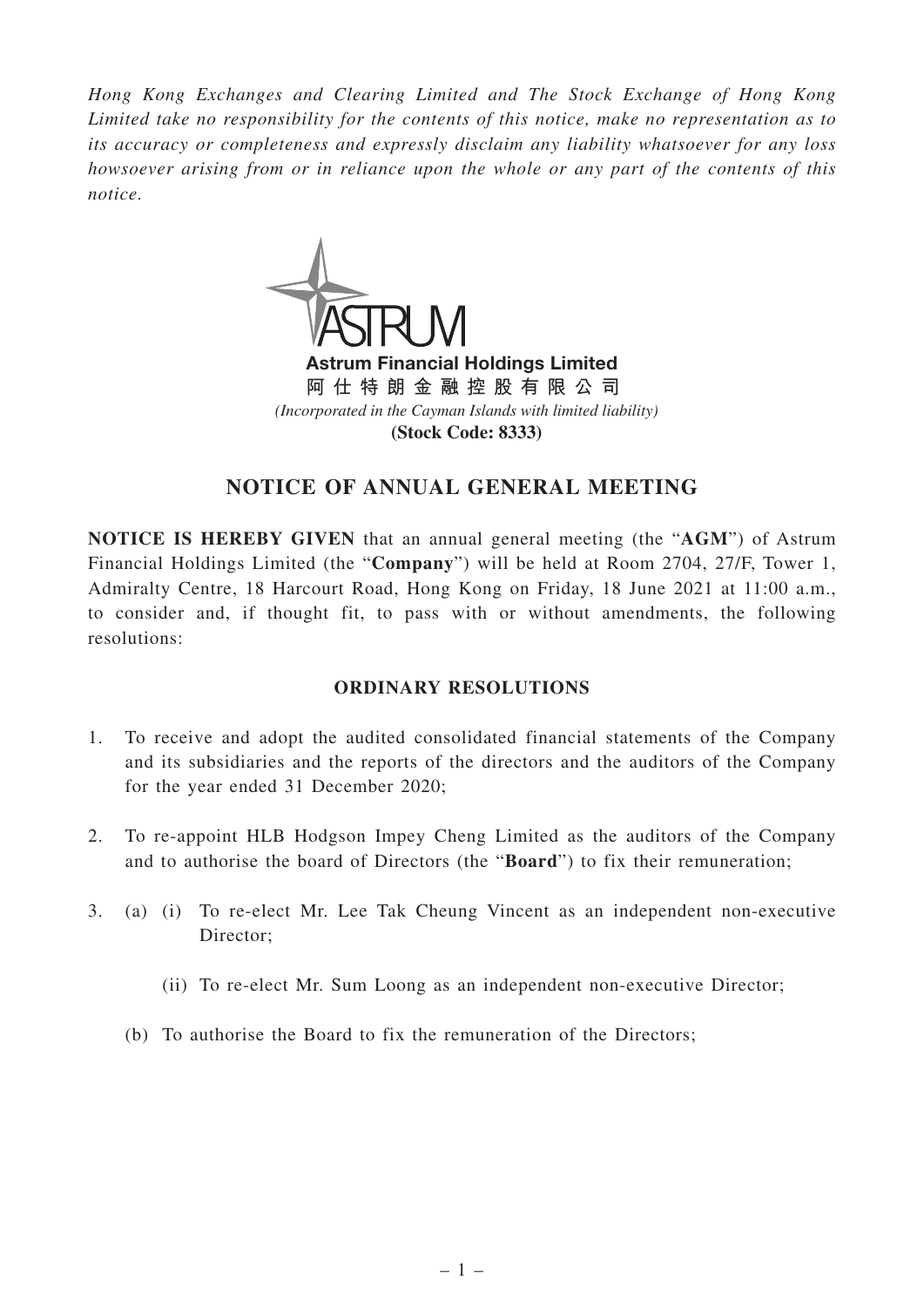### 4. "**THAT**:

- (a) subject to paragraph (c) of this resolution, and pursuant to the Rules Governing the Listing of Securities on the GEM (the "**GEM Listing Rules**") of The Stock Exchange of Hong Kong Limited (the "**Stock Exchange**"), the exercise by the Directors during the Relevant Period (as hereinafter defined) of all the powers of the Company to allot, issue and deal with additional shares of HK\$0.01 (the "**Share**") each in the share capital of the Company or securities convertible into such shares or options, warrants, or similar right to subscribe for any shares or convertible securities of the Company and to make or grant offers, agreements and options (including bonds, warrants and debentures convertible into shares of the Company) which would or might require the exercise of such power, be and is hereby generally and unconditionally approved;
- (b) the approval in paragraph (a) of this resolution shall authorise the Directors during the Relevant Period to make or grant offers, agreements and options (including bonds, warrants and debentures convertible into shares of the Company) which would or might require the exercise of such powers (including but not limited to the power to allot, issue and deal with additional Shares in the capital of the Company) during or after the end of the Relevant Period;
- (c) the aggregate nominal amount of share capital allotted or agreed conditionally or unconditionally to be allotted and issued (whether pursuant to an option or otherwise) by the Directors pursuant to the approval in paragraphs (a) and (b) of this resolution, otherwise than pursuant to (i) a Rights Issue (as hereinafter defined); (ii) the exercise of any options granted under any share option scheme adopted by the Company or similar arrangement for the time being adopted for the grant or issue to officers and/or employees of the Company and/or any of its subsidiaries and/or any eligible persons thereunder of shares or rights to subscribe for shares in the capital of the Company; (iii) any scrip dividend scheme or similar arrangement providing for the allotment and issue of shares in the Company in lieu of the whole or part a dividend pursuant to the articles of association of the Company (the "**Articles of Association**") from time to time; or (iv) an issue of shares upon the exercise of rights of subscription or conversion under the terms of any warrants of the Company or any securities which are convertible into shares of the Company, shall not exceed 20% of the aggregate nominal amount of the issued share capital of the Company as at the date of passing this resolution, and the said approval shall be limited accordingly; and
- (d) for the purpose of this resolution, "**Relevant Period**" means the period from the passing of this resolution until whichever is the earliest of:
	- (i) the conclusion of the next annual general meeting of the Company; or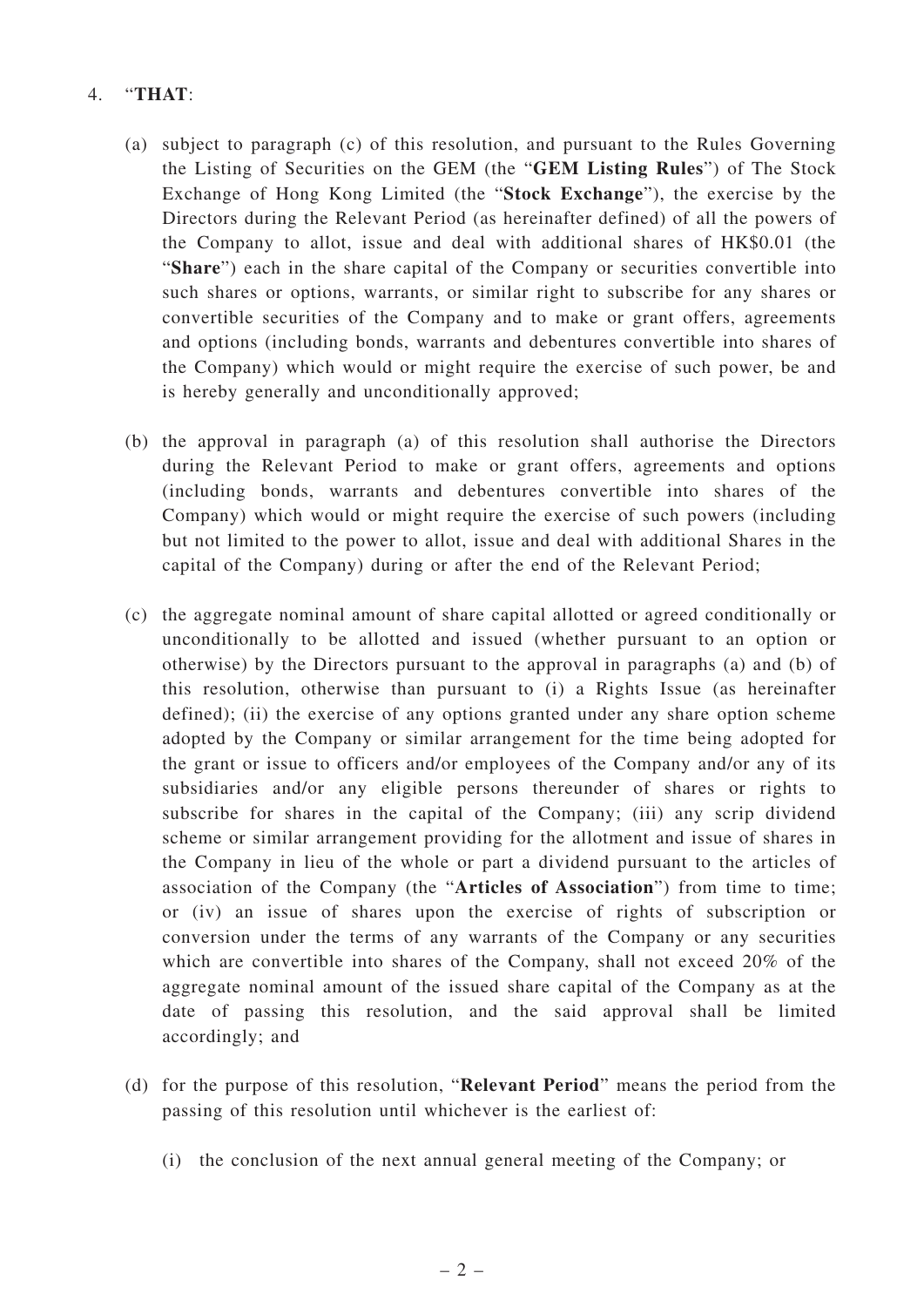- (ii) the date by which the next annual general meeting of the Company is required to be held by the Articles of Association or any applicable laws of the Cayman Islands; or
- (iii) the date upon which the authority given under this resolution is revoked or varied by an ordinary resolution of the shareholders of the Company (the "**Shareholders**") in a general meeting of the Company.

"**Rights Issue**" means an offer of shares of the Company open for a period fixed by the Company or the Directors to the Shareholders whose names appear on the register of members of the Company on a fixed record date in proportion to their then holdings of such shares as at that date (subject to such exclusions or other arrangements as the Directors may deem necessary or expedient in relation to fractional entitlements or having regard to any restrictions or obligations under the laws of any relevant jurisdiction, or the requirements of any recognised regulatory body or any stock exchange)."

## 5. "**THAT**:

- (a) subject to paragraph (c) of this resolution, the exercise by the Directors during the Relevant Period (as hereinafter defined) of all the powers of the Company to repurchase shares in the share capital of the Company on the GEM of the Stock Exchange or on any other stock exchange on which the securities of the Company may be listed and which is recognised by the Securities and Futures Commission of Hong Kong and the Stock Exchange for this purpose, and that the exercise by the Directors of all powers to repurchase such shares are subject to and in accordance with all applicable laws and requirements of the GEM Listing Rules or of any other stock exchange as amended from time to time, be and is hereby generally and unconditionally approved;
- (b) the approval in paragraph (a) of this resolution above shall be in addition to any other authorisation given to the Directors and shall authorise the Directors on behalf of the Company during the Relevant Period to procure the Company to repurchase its shares at a price determined by the Directors;
- (c) the aggregate nominal amount of the share capital of the Company repurchased or agreed conditionally or unconditionally to be repurchased by the Company pursuant to the approval in paragraph (a) of this resolution during the Relevant Period shall not exceed 10% of the aggregate nominal amount of the issued share capital of the Company as at the date of the passing of this resolution, and the said approval shall be limited accordingly; and
- (d) for the purpose of this resolution, "**Relevant Period**" means the period from the passing of this resolution until whichever is the earliest of:
	- (i) the conclusion of the next annual general meeting of the Company; or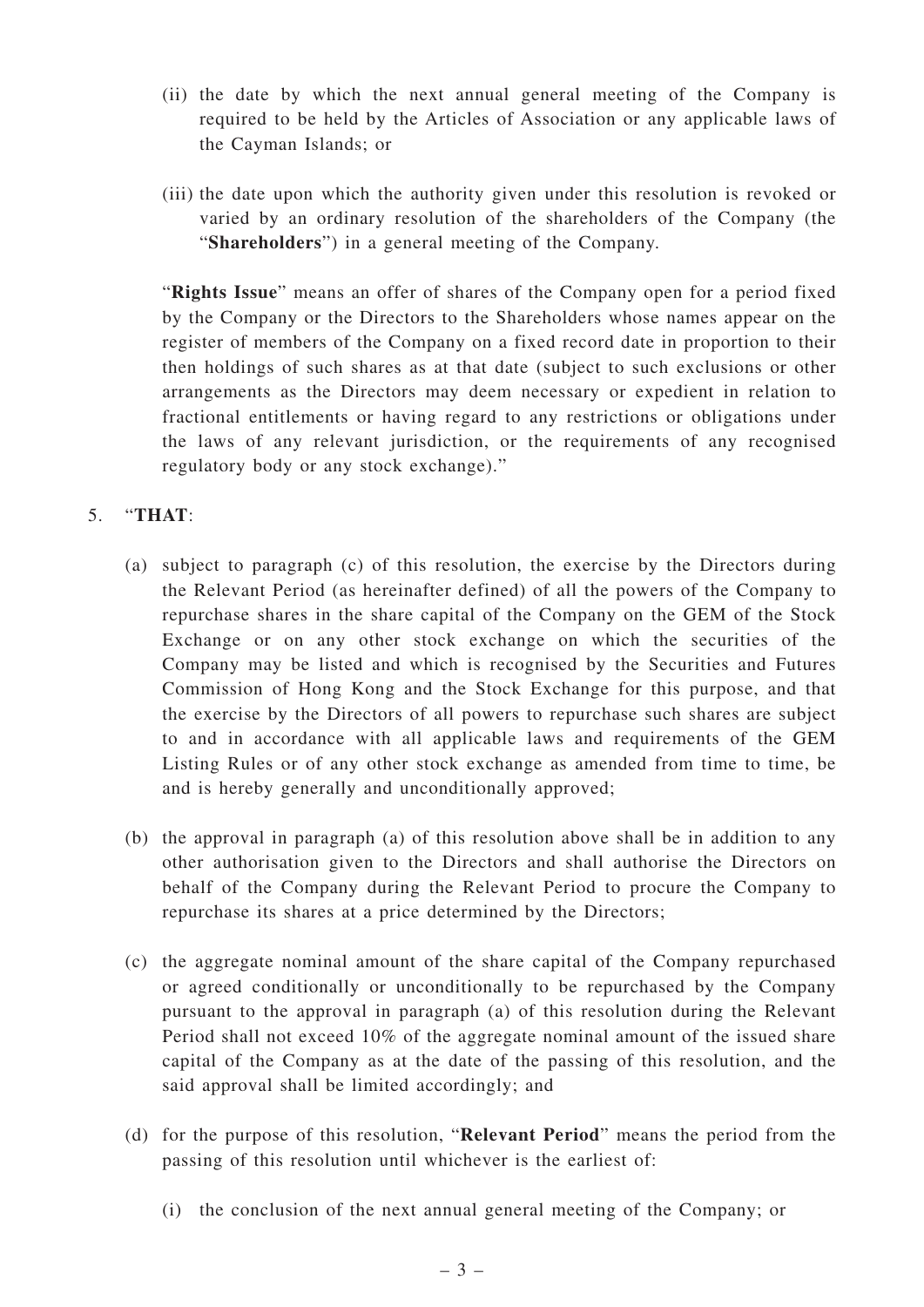- (ii) the date by which the next annual general meeting of the Company is required to be held by the Articles of Association or any applicable laws of the Cayman Islands; or
- (iii) the date upon which the authority given under this resolution is revoked or varied by an ordinary resolution of the Shareholders in a general meeting of the Company."
- 6. "**THAT** conditional upon the passing of resolutions Nos. 4 and 5 as set out in this notice convening the AGM of which this resolution forms part, the general mandate granted to the Directors pursuant to resolution No. 4 as set out in this notice convening the AGM of which this resolution forms part be and is hereby extended by the addition thereto of an amount representing the aggregate nominal amount of share capital of the Company repurchased by the Company under the authority granted pursuant to resolution No. 5 as set out in this notice convening the AGM of which this resolution forms part, provided that such amount shall not exceed 10% of the aggregate nominal amount of the issued share capital of the Company as at the date of passing this resolution."

By order of the Board **Astrum Financial Holdings Limited Pan Chik** *Chairman and Chief Executive Officer*

Hong Kong, 31 March 2021

*Notes:*

- 1. Any member of the Company entitled to attend and vote at the AGM is entitled to appoint one or more proxies to attend and vote instead of him. A member who is the holder of two or more shares may appoint more than one proxy to represent him and vote on his behalf at the AGM. A proxy need not be a member of the Company.
- 2. The instrument appointing a proxy shall be in writing under the hand of the appointer or his attorney duly authorised in writing, or if the appointer is a corporation, either under seal or under the hand of an officer or attorney duly authorized on its behalf.
- 3. Where there are joint registered holders of any shares, any one of such persons may vote at the AGM (or any adjournment thereof), either personally or by proxy, in respect of such share as if he were solely entitled thereto; but if more than one of such joint holders by present at the AGM personally or by proxy, that one of the said persons so present whose name stands first on the register of members of the Company in respect of such share shall alone be entitled to vote in respect thereof.
- 4. In order to be valid, the proxy form, together with the power of attorney or other authority (if any) under which it is signed or a notarially certified copy thereof, must be deposited at the Company's branch registrar and transfer office in Hong Kong, Tricor Investor Services Limited at Level 54, Hopewell Centre, 183 Queen's Road East, Hong Kong not less than 48 hours before the time appointed for holding the AGM or any adjournment thereof.